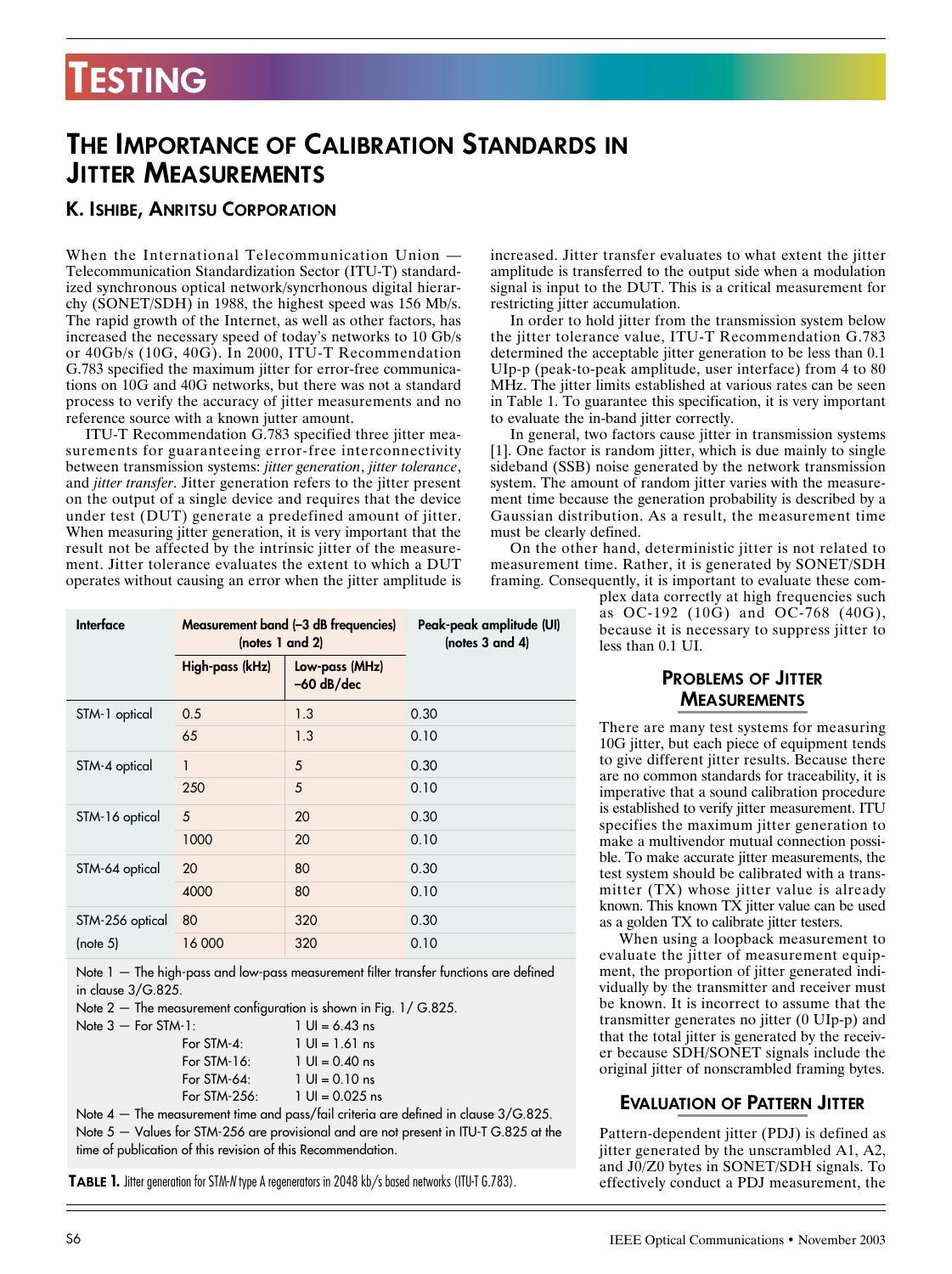# **TESTING**



**FIGURE 1.** Patttern jitter evaluation system.

jitter must be measured. Figure 1 shows a PDJ evaluation system [2]. A programmable pulse pattern generator (PPG) is used to generate an OC-192 frame signal to modulate an E/O converter. The E/O converter produces an optical signal with patterndependent jitter, and the signal is monitored by a sampling oscilloscope. A fixed pattern is displayed by using a pattern trigger. The clock signal is also measured simultaneously as a jitter-free reference signal. The results of this jitter measurement (Fig. 2) clearly indicate the pulse jitter of the nonscrambled bytes.

It is necessary to average about 64 measurements to suppress the effect of residual jitter due to the oscilloscope's trigger circuit and allow this source of error to be ignored. The first edge of the A1 pattern and the edge of the clock are set by adjusting the delay on the sampling oscilloscope to measure the time between the data edge and clock edge (Fig. 3). After measuring the times of all edges, the pattern jitter of the transmitter can be calculated using digital signal processing and filtering technologies.

SONET/SDH framing generates pattern jitter every 125 µs on the first frame of SOH because the A1/A2 framing bytes are not scrambled, and by definition, create pattern dependent jitter. This pattern's cycle creates jitter with a 3.24 MHz central frequency. Other jitter generated by the scrambled bytes is



**FIGURE 2.** Pattern-dependent jitter test results.



**FIGURE 3.** SONET/SDH jitter pattern.

small, so jitter generated by the nonscrambled bytes is the main cause of jitter.

The same procedure and test system can also be used to determine jitter in a GbE signal. The measurement accuracy is ensured as long as the test system is calibrated with a golden TX.

### **EVALUATION OF RANDOM JITTER**

To analyze random jitter, the send signal SSB noise must be measured [3]. Using a send signal with an unframed 1010 pattern converted from a SONET signal, random jitter in the

range of high-pass  $1 (HP1) + low-pass (LP)$  is calculated as  $0.15$  mUIrms by adding a filter (HP1 + LP) to the result.

The total jitter for a 60 s period is the sum of pattern jitter and random jitter. The total jitter of the reference signal found by this method is 6.981 ps (69.47 mUIp-p) for a 10G pattern. As a result, the total jitter is almost equal to the pattern jitter when a synthesizer with very low SSB phase noise is used as a standard signal source. The SSB phase noise is only 0.15 mUIrms (HP1 + LP), so the random jitter is almost negligible. Consequently, it is clear that pattern jitter must be measured accurately when measuring jitter generation of less than 0.1 UIp-p.